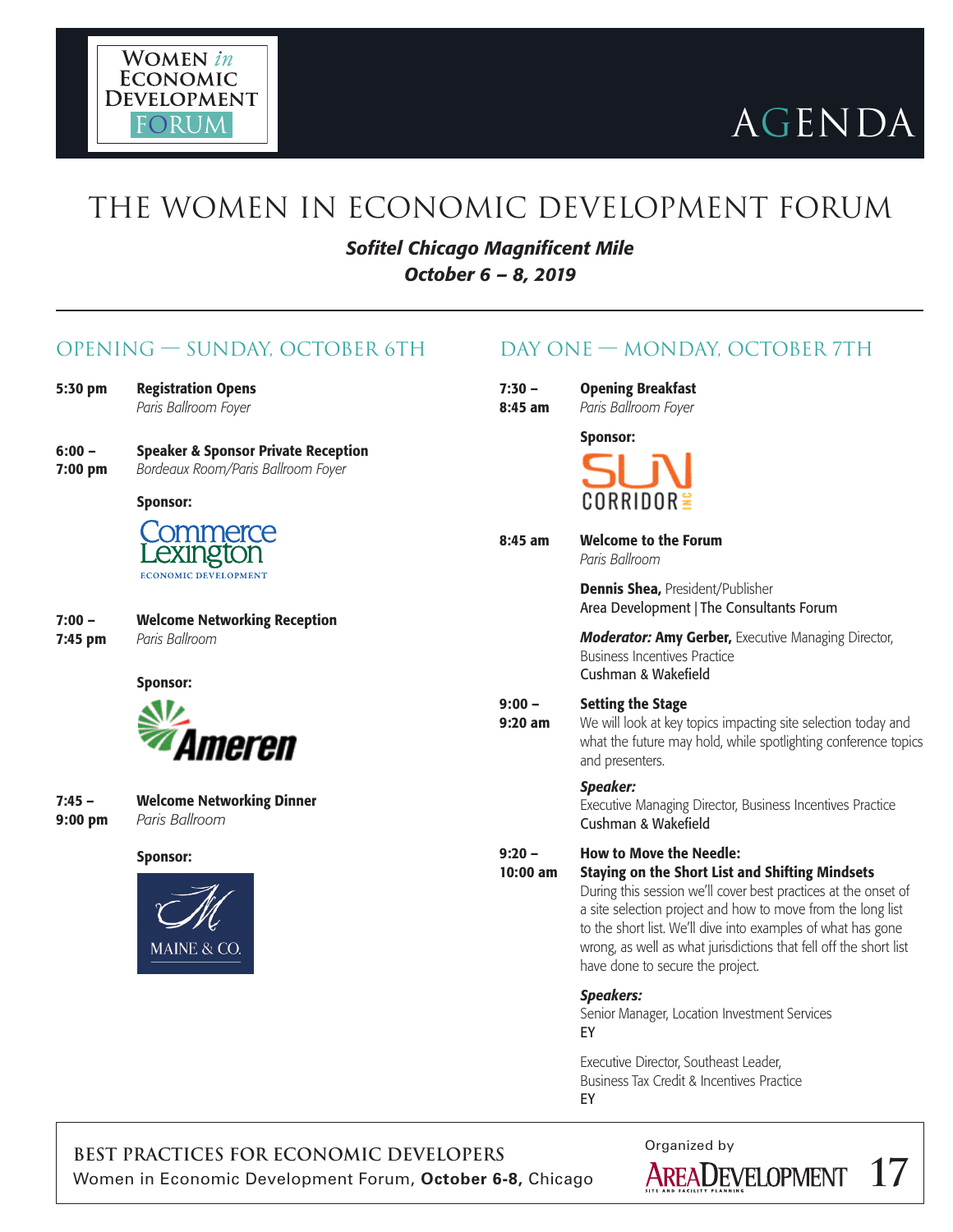

#### 10:10 – Networking Break

10:15 am *Paris Ballroom Foyer*

#### Sponsor:



#### 10:15 – Growth Considerations in the Middle Market

**10:45 am** As middle market companies evaluate expansion opportunities, they must consider different factors than those that often drive expansion for larger corporations. Understanding these factors is critical for economic developers to effectively retain and attract middle market companies. In this session, we will review the growth drivers for clients in the middle market using recent examples as well as offer strategies that economic developers can use to better connect and support these companies.

#### *Speaker:* Principal, Baker Tilly Capital, LLC

#### 10:45 – Cold Storage: About to Heat Up?

**11:15 am** E-commerce is poised to disrupt where food is stored and how it gets to our homes. The U.S. currently has approximately 3.6 billion cubic feet of food-commodity cold storage capacity covering 180 million sq. ft. of industrial space, and 2 billion cubic feet of similar capacity covering 300 million sq. ft. of retail space. While online grocery sales represented only \$19 billion or about 3% of total grocery sales in 2017, they're poised to reach \$100 billion (13%) by 2024, according to FMI/Nielsen. Depending on the property type used to fulfill online grocery sales, up to 35 million sq. ft. of cold storage for food distribution could be shifted from retail to industrial properties.

> **Speaker:** Vice President, Location Incentives Group CBRE

#### 11:15 – Social Impact Considerations for Economic 11:45 am Incentives Professionals

This session will cover a review of the expected social impacts that are the goals and results of economic incentive programs from the standpoint of the communities where the project is taking place, with a focus on place-based incentives, communication strategies, wage criteria, and

workforce considerations. The role of an incentive is to spur action, and what is often shadowed by the sheer numbers is that incentives are designed to help both the offering and the accepting parties. The focus of this discussion will revolve around several considerations based on experience and research, which will help the audience understand what these social impacts are and leave the audience with some considerations when interpreting, designing, offering, and implementing incentives.

*Speaker:* Managing Director, Global Corporate Services Newmark Knight Frank

#### 11:45 am – Networking Lunch

1:00 pm *Paris Ballroom Foyer*

#### Sponsor:



#### KEYNOTE SESSION

#### 1:00 – Transformative Growth: Creating a Global Destination 1:45 pm for Health and Wellness

Destination Medical Center (DMC) in Rochester, Minn., is a unique 20-year economic development plan and the largest public-private economic initiative in Minnesota's history. Learn how DMC is leveraging \$585 million in public infrastructure funding to attract nearly \$6 billion in private investment. The transformative effort will result in major economic benefits for the state and local jurisdictions, create significant job growth and new business opportunities, and secure Rochester and Minnesota's status as the world's premier destination for life science discoveries and healthcare innovation.

*Moderator:* Executive Managing Director, Business Incentives Practice Cushman & Wakefield

#### *Speaker:* Lisa Clarke,

Executive Director Destination Medical Center EDA

BEST PRACTICES FOR ECONOMIC DEVELOPERS<br>Women in Economic Development Forum, October 6-8, Chicago **AREADEVELOPMENT** Women in Economic Development Forum, October 6-8, Chicago **AREADEVELOPMENT** 18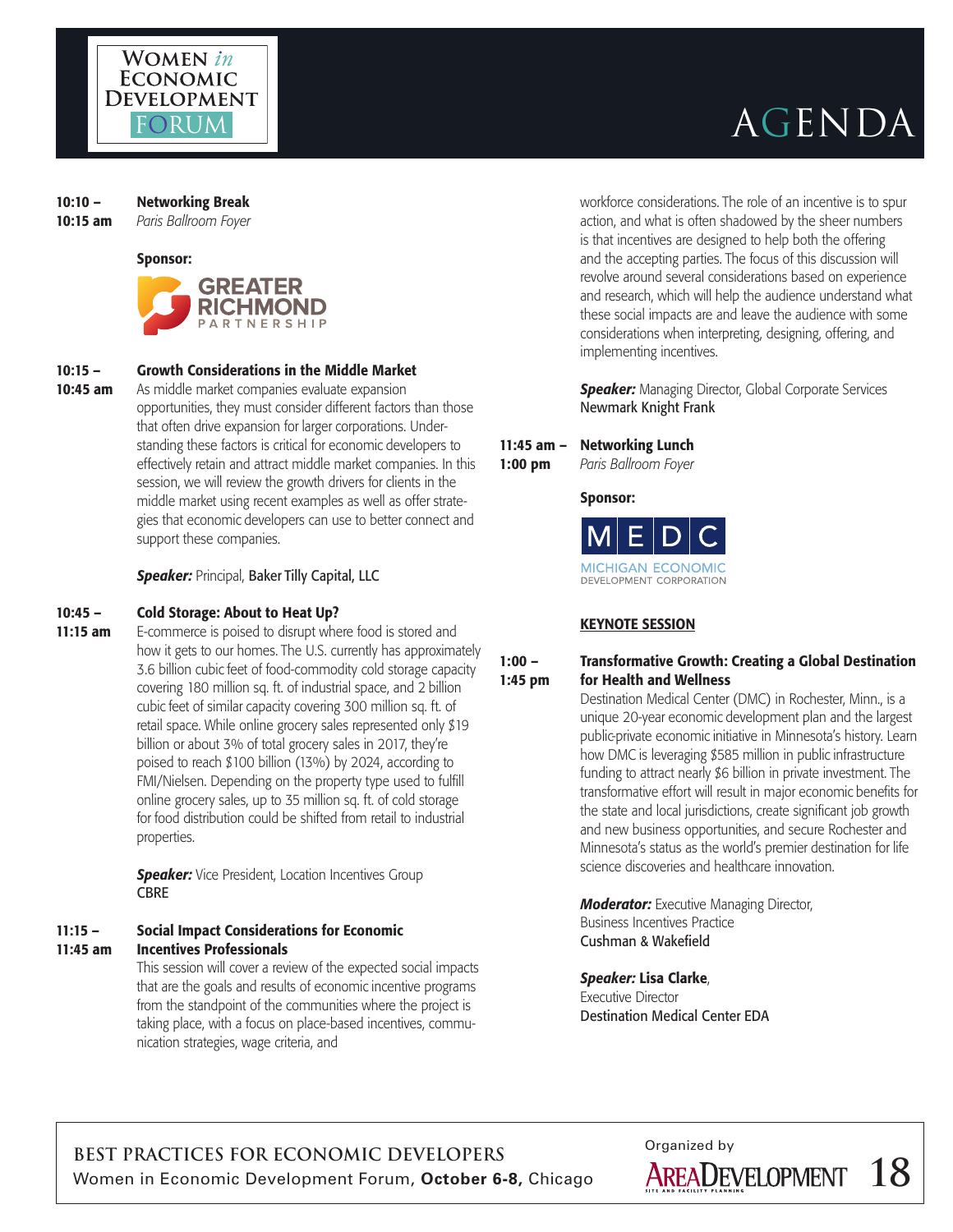

#### 1:45 – Unlocking the Mysteries Behind Data Scoring

**2:15 pm** This interactive session will provide insight into conducting a site selection quantitative analysis. The audience will decide the factors required to analyze potential locations, review the data associated with different projects, and score two different models to decide on a winning location.

#### *Speaker:*

Managing Director, True Partners Consulting

#### 2:15 – Networking Break

2:30 pm *Paris Ballroom Foyer*

#### Sponsor:



#### 2:30 – Reinventing Communities to Grow and Attract 3:00 pm Information Age Workers

Every company is looking for that happy valley of talented workers at lower than median wages. Does it exist? Given increasing labor shortages in key skills, how can communities best develop talent and the quality-of-life attributes that both nurture local businesses as well as attract new employers? What factors drive success in information-age business attraction and retention? What roles do "local heroes" play? Do the old rules apply to this new generation of workers?

**Speaker:** Executive Vice President, Head of Strategy and Innovation Consulting, Corporate Solutions | Americas Colliers International

#### 3:00 – Leadership Panel

**3:45 pm** Three women who have different yet extensive experiences in economic development talk about their career paths that have led them to prominent executive positions at their current EDOs. The panelists will share their thoughts, insights, and viewpoints about a field that is expanding its leadership roles for women.

### *Moderator:*

Managing Director, True Partners Consulting

#### *Speakers:*

**Tricia Braun, Chief Operating Officer** Wisconsin Economic Development Corporation (WEDC)

Lara Fritts, President/CEO Greater Richmond Partnership

Jenna Saucedo-Herrera, President/CEO San Antonio Economic Development Foundation

#### WINE TASTING & ROUNDTABLE DISCUSSIONS

*Paris Ballroom*

| 3:45 –<br>4:15 pm | Roundtable I  |
|-------------------|---------------|
| 4:15 –<br>4:45 pm | Roundtable II |

4:45 pm Close of Day One

#### EVENING AGENDA

#### 6:30 – Speaker & Sponsor Private Dinner 8:00 pm *LUXBAR 18 E Bellevue Place*

*A short walk from the hotel, LUXBAR is one of the Gold Coasts favorite places to meet. The dinner will be held in a private dining room.* 

#### Sponsor:



**ECONOMIC DEVELOPMENT** 

#### On the Town Dining

*Attendees can plan an evening out to enjoy the many restaurant choices both near the hotel or in the surrounding neighborhoods.* 

BEST PRACTICES FOR ECONOMIC DEVELOPERS<br>
Women in Economic Development Forum, **October 6-8,** Chicago **AREADEVELOPMENT** Women in Economic Development Forum, October 6-8, Chicago **AREADEVELOPMENT** 19